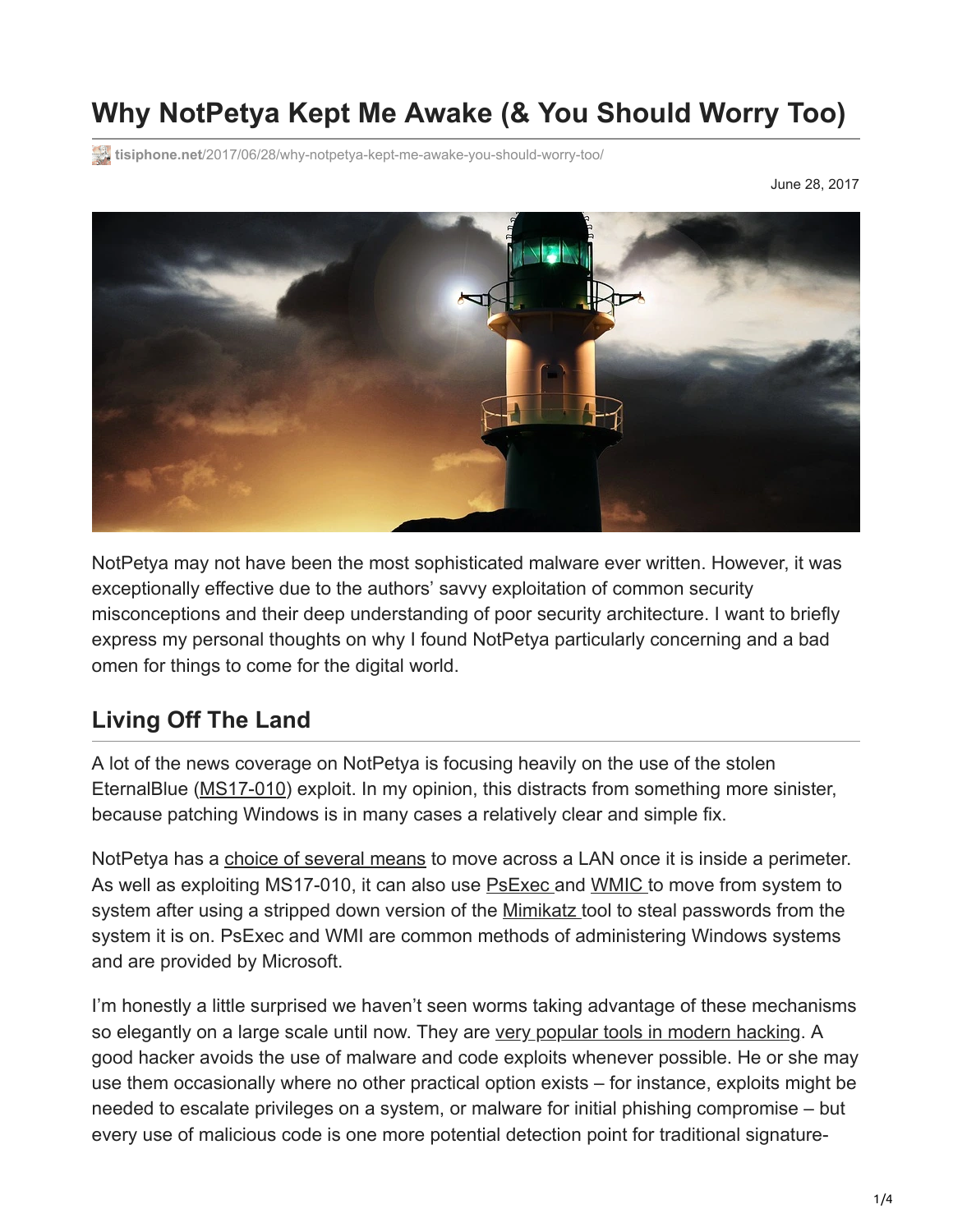based antivirus and Intrusion Prevention Systems (which are relied on exclusively far too often). **There's no sense in using malicious code when simpler and quieter means are available.**

The use of WMI to move laterally across a network is increasingly trendy, and the use of [PsExec to do so is nigh archaic](https://www.offensive-security.com/metasploit-unleashed/psexec-pass-hash/) now. Both methods remain stunningly effective, because they are popular avenues for systems administration and often inadequately monitored. Logging of WMI lateral movement was quite tricky until Windows 8, and with large swathes of Windows 7 (and older) still in use in business it's still frequently neglected.

The use of these propagation methods alone is not likely to fire any built-in attack signature in traditional, signature-based security tools. There's nothing to sandbox nor an unusual unique file hash to scan for. On the surface, this activity will look like administration, and [might only be detected by more detailed behavioral analysis. With the speed that NotPetya](https://twitter.com/HackingDave/status/879736303922933760) was able to spread, this isn't particularly practical.

## **Abusing Mandatory Software**

[One of the primary initial infection vectors of NotPetya was the compromise of the update](https://www.onthewire.io/petyalike-ransomware-hits-companies-across-europe/) package for a piece of Ukrainian financial software, M.E.Doc. According to [reports,](https://medium.com/@thegrugq/pnyetya-yet-another-ransomware-outbreak-59afd1ee89d4) this software is one of only two software options Ukrainian businesses have to pay their taxes. This was a clever choice for three reasons:

- 1. Attacks were constrained somewhat to Ukraine (and companies that have interests there).
- 2. The distribution base within the country was extremely comprehensive. Ukrainian businesses would have a high chance to have this software on a computer.
- 3. The software company was [relatively small](https://www.youtube.com/watch?v=TY5f2fmwcDE) and may potentially have been [compromised previously](https://t.co/OK4hGBv101), indicating it was potentially under-equipped to rapidly respond to a sophisticated attack on this scale.

This is obviously not a new thought pattern – attackers have leveraged popular, commonly deployed software for exploitation for decades. Adobe Flash and Java were two of the more abused programs in recent history because they had extremely wide installation bases. However, that was within the context of commodity malware and crimeware which typically infect victims fairly indiscriminately. NotPetya delivery combined elements of a targeted [watering hole attack](https://en.wikipedia.org/wiki/Watering_hole_attack) we've traditionally seen used by nation states with traditional software exploitation to devastate a specific user base. Obviously, the potential of this avenue of attack can be explored further in the context of nearly any country or demographic.

#### **Masquerading as Ransomware?**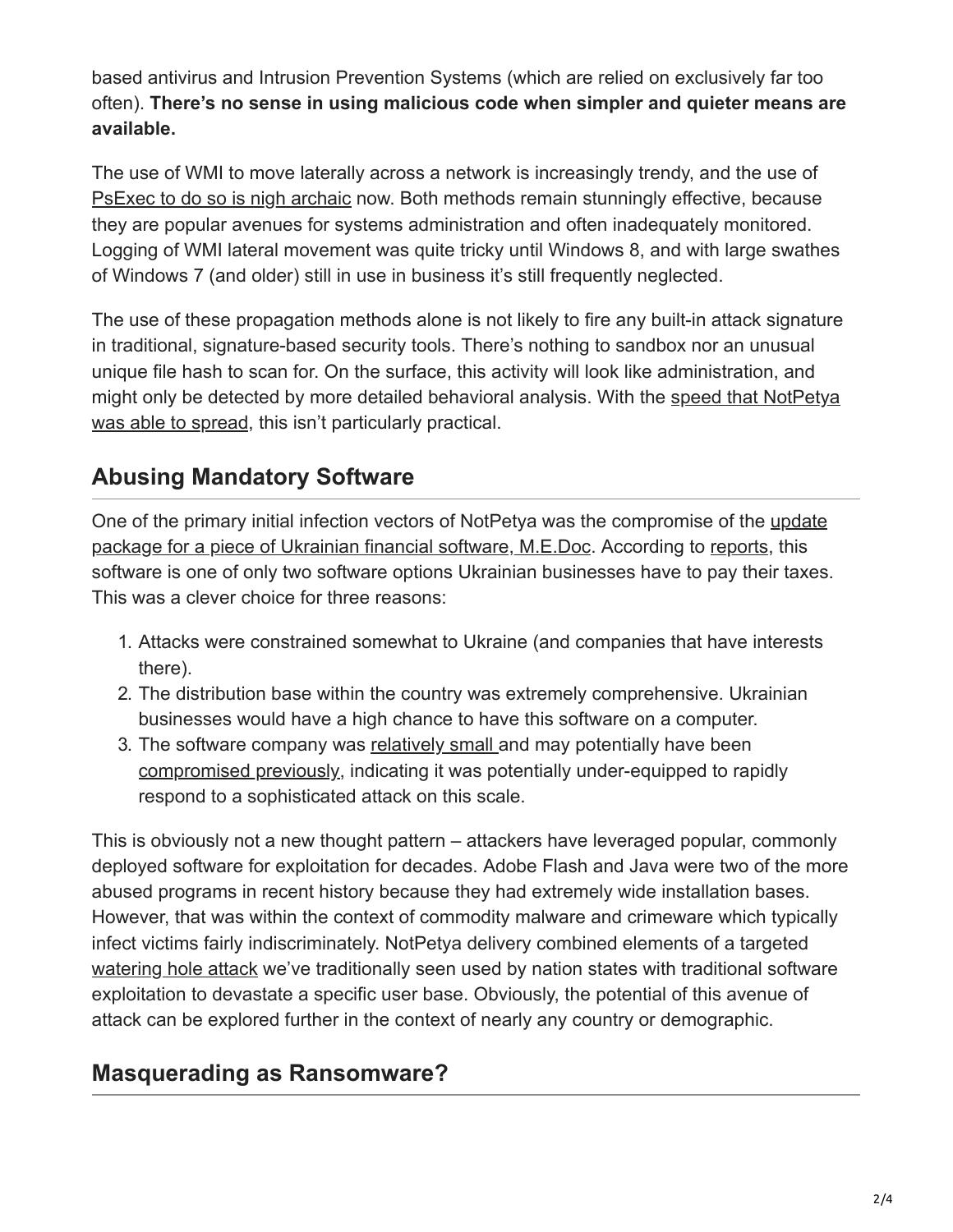In both the case of WannaCry and NotPetya, we saw malware that was ostensibly ransomware end up not looking as much like it after a deep dive under the hood and into attacker behavior. WannaCry had lackluster response to handling actual payments, and NotPetya looked [deceptively identical](https://medium.com/@thegrugq/pnyetya-yet-another-ransomware-outbreak-59afd1ee89d4) to the older ransomware Petya on the surface while [functioning quite fundamentally differently \(and not being particularly well designed to make](https://www.theverge.com/2017/6/27/15881110/petya-notpetya-paying-ransom-email-blocked-ransomware) money). This sowed confusion for responders, and eager security companies posted early misleading reports. Masking targeted attacks as crimeware is an interesting strategic choice which could indicate a number of very troubling things. I will leave further speculation on those to my natsec and threat intelligence colleagues.

Ransomware is loud. Until [Cryptolocker](https://en.wikipedia.org/wiki/CryptoLocker) in 2013, the majority of crimeware tended to be purposefully quiet – stealing data and performing other nefarious tasks without its victim's knowledge. Ransomware is intentionally disruptive. Independent of anything "cyber" it is also a tremendously effective criminal enterprise model, so it has become increasingly popular. There is plenty of clear evidence in the form of money and news stories that demonstrates how much ransomware can impact victim organizations and individuals' lives. This means ransomware is also a great pretense for groups with other motives. They know their attack will cause misery and lost money, and news organizations cover ransomware attacks enthusiastically (often without much further digging).

## **Abuse of Poor Network Security Architecture**

Beyond the use of native tools, NotPetya's lateral movement mechanisms were extremely effective because they exploited common weaknesses in many big networks. Of course, unpatched (or not recently rebooted) Windows hosts were vulnerable to MS17-010 exploitation. Beyond that, lateral movement with WMI and PsExec is very effective in environments with poor network security architecture and implementation. Flat networks without segmentation were vulnerable. Networks where their use was permitted were [vulnerable. Networks where desktop users commonly had workstation admin or doma](https://www.binarydefense.com/petya-ransomware-without-fluff/)in admin permissions were vulnerable, and networks where these privileges were not restricted or tightly controlled were more so. Windows 10 [credential guard](http://www.thewindowsclub.com/credential-guard-windows-10) was a potential mitigation against the theft of passwords from system memory, but it is infrequently deployed and not backwards compatible (or indeed, even compatible with every computer running Windows 10).

All of these design and implementation problems are woefully common, repeatedly bemoaned by security professionals auditing and consulting on those networks. They are not easy or cheap problems to fix in many cases, and this is likely not going to be the case that pushes a lot of vulnerable organizations over the edge in mitigation.

# **Yes, I'm Concerned**